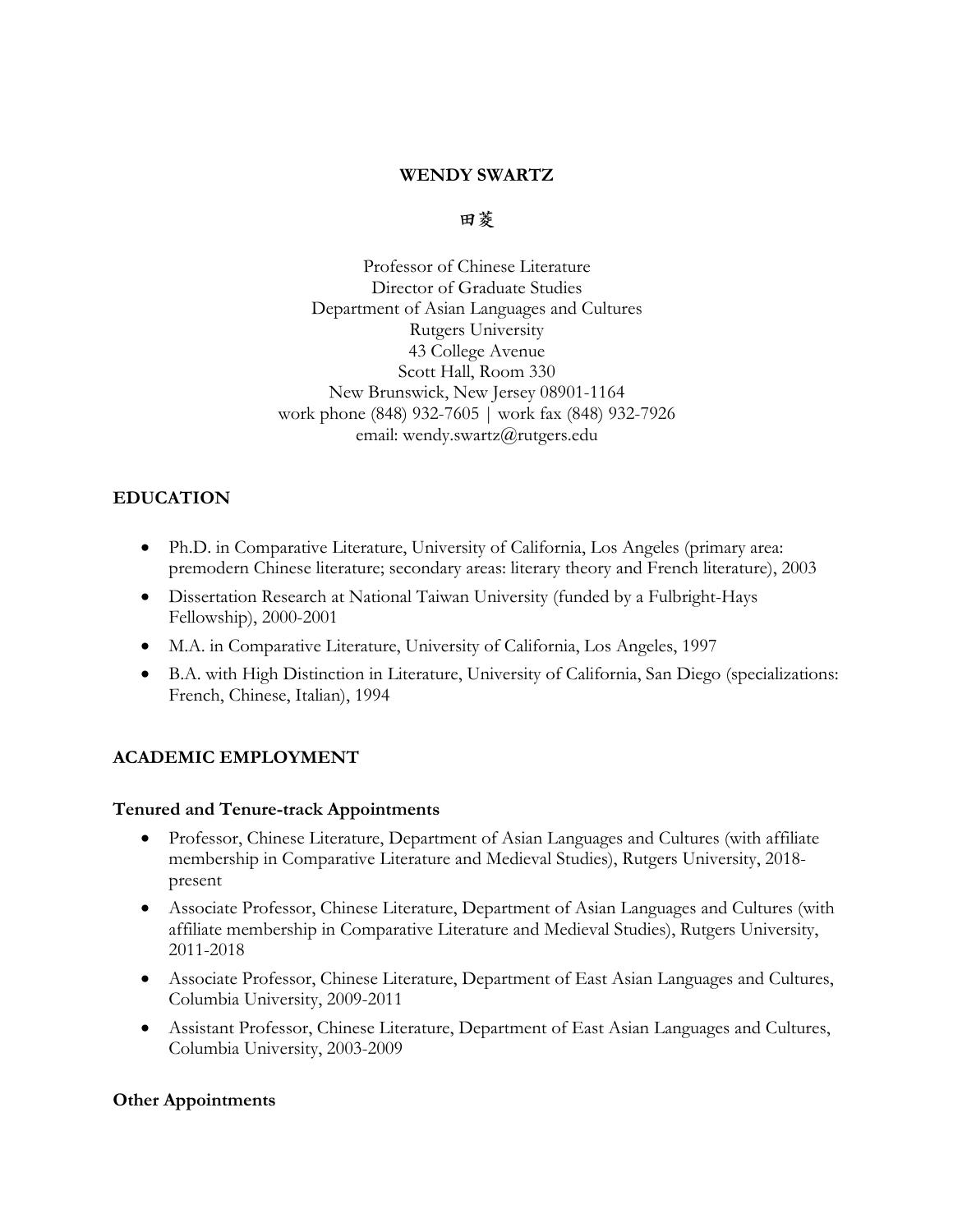• Visiting Instructor, Department of East Asian Languages and Cultural Studies, University of California, Santa Barbara, Spring 2002

### **RESEARCH AWARDS and ACADEMIC HONORS**

- Chiang Ching-kuo Foundation Inter-University Center for Sinology Conference Grant (awarded annually since 2006)
- Chiang Ching-kuo Foundation for International Scholarly Exchange Scholar Grant, 2017-18
- American Council of Learned Societies/Luce Foundation Collaborative Reading Workshop Grant (co-awardee), 2017-18
- Member, School of Historical Studies, Institute for Advanced Study, Princeton, 2014-15
- Taiwan Ministry of Education Visiting Scholar Grant, 2012
- Rutgers University Research Council Grant, 2012
- American Council of Learned Societies Fellowship, 2011-12
- Chiang Ching-kuo Foundation for International Scholarly Exchange Junior Scholar Sabbatical Grant, 2008
- "New Perspectives on Chinese Culture and Society" Conference Grant and Publication Subsidy, funded by the Chiang Ching-kuo Foundation for International Scholarly Exchange and the American Council of Learned Societies, 2007
- Chiang Ching-kuo Center at Columbia University Conference Grant, 2003-2006
- Columbia University Junior Faculty Summer Research Grant, 2004, 2006
- UCLA Dissertation Writing Fellowship, 2002-2003
- Fulbright-Hays Dissertation Fellowship, 2000-2001
- Chiang Ching-kuo Foundation for International Scholarly Exchange Dissertation Fellowship, 2000-2001
- Eugene Cota-Robles Four Year Fellowship, UCLA, 1995-1999
- UCLA Center for Chinese Studies Summer Fellowship for Japanese language study, 1999
- UCLA Summer Research Assistant/Mentorship Program Grant, 1998
- Middlebury Summer Language Scholarship for French language study, 1997

#### **PUBLICATIONS**

#### **Books**

• *Reading Philosophy, Writing Poetry: Intertextual Modes of Making Meaning in Early Medieval China*  (Cambridge, MA: Harvard University Asia Center, 2018)

Reviewed by Ping Wang in *China Review International* 24, no. 2 (2019), 145-48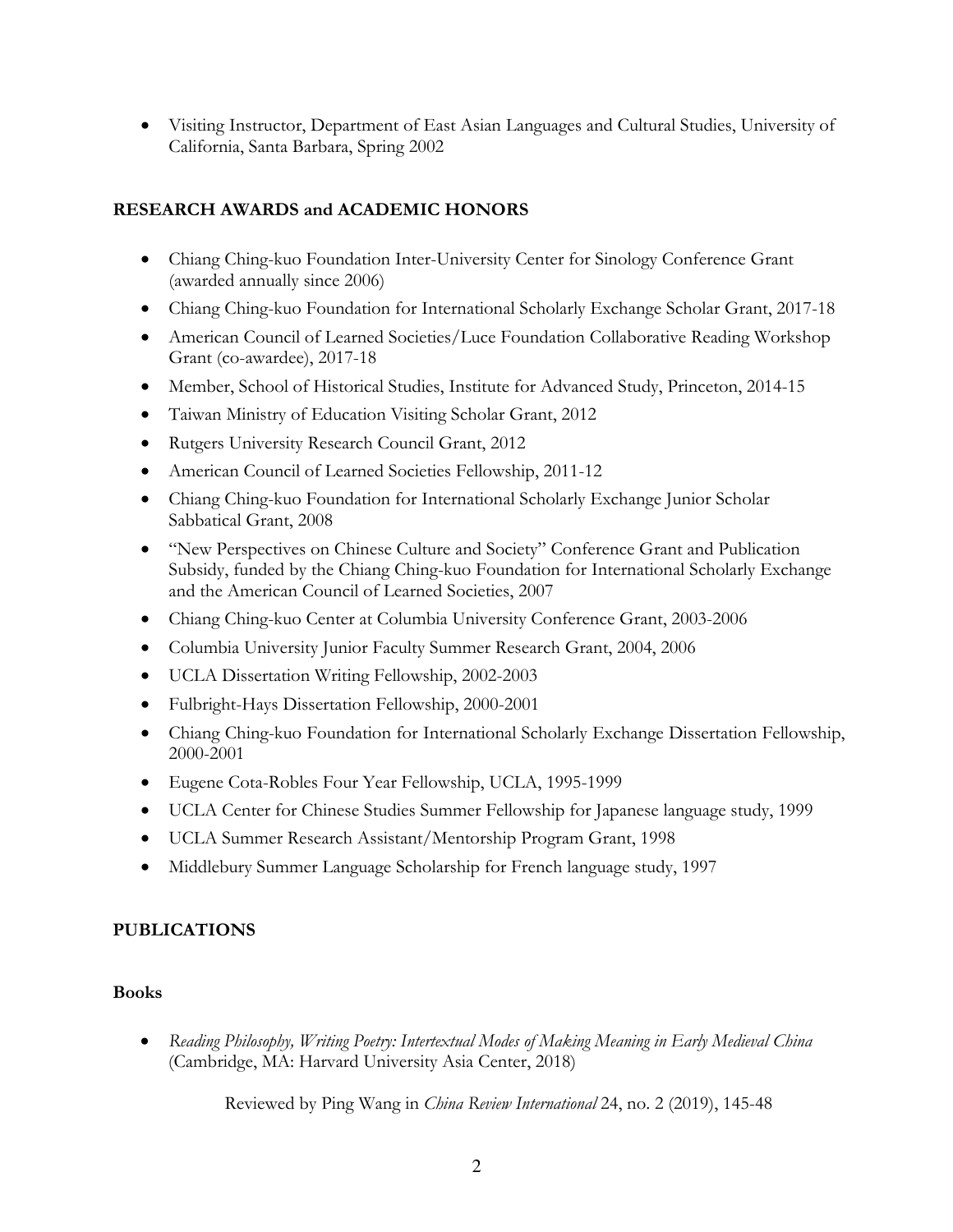Reviewed by Zhu Mengwen in the *Bulletin of the Jao Tsung-I Academy of Sinology* 6 (August 2019), 467-475

Reviewed by Haun Saussy in *Journal of Chinese Studies* 68 (January 2019), 281-84

Reviewed by Xi Fan in *Global Intellectual History* 4, no. 1 (2019), 82-83

Reviewed by Jeffrey R. Tharsen in *Chinese Literature: Essays, Articles, Reviews* 40 (2018), 245-49

- *The Poetry of Xi Kang (ca. 223-ca. 262)*, in *The Poetry of Ruan Ji and Xi Kang*, translated by Stephen Owen and Wendy Swartz (Boston/Berlin: Walter de Gruyter, 2017)
- 《阅读陶渊明》(*Reading Tao Yuanming*) (Beijing: Zhonghua shuju, 2016) (Simplified Chinese-character edition and revised translation of *Reading Tao Yuanming: Shifting Paradigms of Historical Reception* (427-1900), Harvard University Asia Center, 2008)
- 《閱讀陶淵明》(*Reading Tao Yuanming*) (Taipei: Linking Press, 2014) (Chinese translation of *Reading Tao Yuanming: Shifting Paradigms of Historical Reception* (427-1900), Harvard University Asia Center, 2008)
- *Reading Tao Yuanming: Shifting Paradigms of Historical Reception* (427-1900) (Cambridge, MA: Harvard University Asia Center, 2008)

*\**Selected as a *Choice* Outstanding Academic Title

Reviewed by Zhang Yue in *Masterpieces Review* (8.2012), 138-141

Reviewed by Nicholas Williams in *China Review International* 18.3 (2011), 294-306

Reviewed by Yang Xiaoshan in *Harvard Journal of Asiatic Studies* 69, no. 2 (December 2009), 498-503

# **Edited volumes**

- *Early Medieval China*, vol. 27 (in press)
- *Memory in Medieval China: Text, Ritual, and Community*, ed. Wendy Swartz and Robert Ford Campany (Leiden: Brill Press, 2018)

Reviewed by Yue Zhang in the *Journal of the Royal Asiatic Society* (published by Cambridge University Press), Series 3 (2021)

Reviewed by Marie Bizais-Lillig in the *Journal of the American Oriental Society* 141.1 (2021)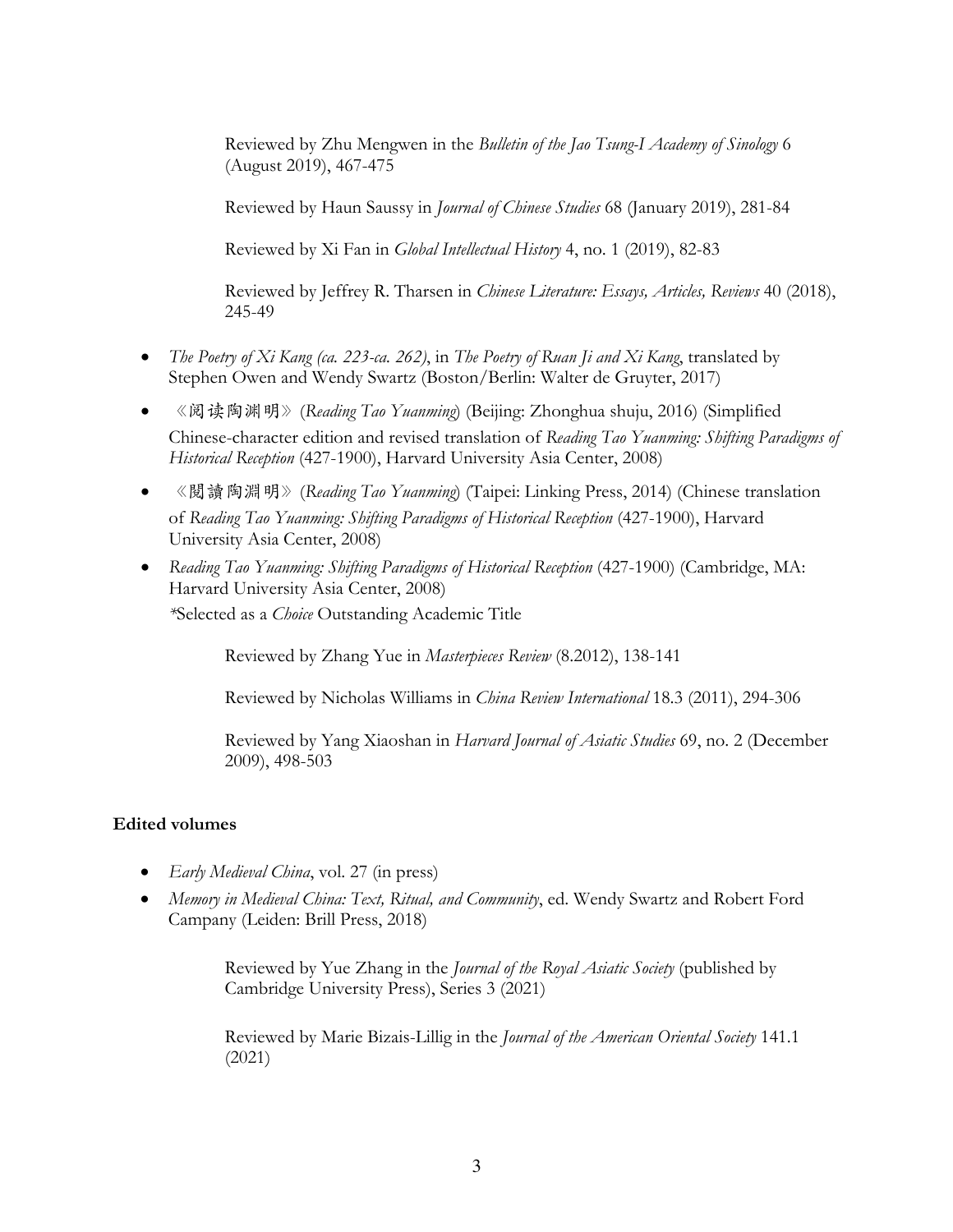• *Early Medieval China: A Sourcebook*, ed. Wendy Swartz et al. (New York: Columbia University Press, 2014).

\*Selected as Best Reference Title, *Library Journal* (March 2015) \*Selected as a *Choice* Outstanding Academic Title

> Reviewed by Chun-Shu Chang in *Journal of World History* 26, no. 3 (September 2015), 686-89

Reviewed by Cynthia Chennault in *Journal of Asian Studies* 74, no. 3 (August 2015), 743-45

Reviewed by Nicholas Williams in *T'oung Pao* 101.1-3 (2015), 246-52

### **Peer-reviewed articles and chapters**

- "Gesture and the Movements of Literary Creativity: Lu Ji's 'Rhapsody on Literature,'" *Early Medieval China* 27 (in press)
- "The Adventures and Misadventures of Xie Lingyun, Duke of Kangle: Exile Poetry in Early Medieval China," in *Courts on the Move: Perspectives from the Global Middle Ages*, ed. Claudia Rapp, Ekaterini Mitsiou, Johannes Preiser-Kapeller, Paraskevi Sykopetritou (in press)
- "Lu Ji's Theory of Reading and Writing: Medieval Chinese Anxieties About Literary Creation," in "*At the Shores of the Sky": Asian Studies for Albert Hoffstädt*, ed. Paul Kroll and Jonathan Silk (Leiden: Brill Press, 2020)
- "Intertextuality and Cultural Memory in Early Medieval China: Jiang Yan's Imitations of Nearly Lost and Lost Writers," in *Memory in Medieval China*, ed. Wendy Swartz and Robert Ford Campany (Leiden: Brill Press, 2018)
- "Sites of Chinese Literature," in *The Oxford Handbook of Classical Chinese Literature (1000 BCE -900 CE)*, ed. Wiebke Denecke, Wai-yee Li, and Xiaofei Tian (Oxford: Oxford University Press, 2017)
- "Xie Lingyun ji" (Collected Works of Xie Lingyun), in *Early Medieval Chinese Texts: A Bibliographic Guide*, ed. Cynthia L. Chennault, Keith N. Knapp, Alan J. Berkowitz, and Albert E. Dien (Berkeley: Institute of East Asian Studies, University of California, Berkeley, 2016)
- "There's No Place Like Home: Xie Lingyun's Representation of His Estate in 'Rhapsody on Dwelling in the Mountains,'" *Early Medieval China* 21. 21-37 (Fall 2015)
- "Trading Literary Competence: Exchange Poetry in the Eastern Jin," in *Reading Medieval Chinese Poetry: Text, Context, and Culture*, ed. Paul W. Kroll (Leiden: Brill Press, 2014)
- General Introduction (co-authored with Robert F. Campany, Yang Lu, and Jessey Choo), in *Early Medieval China: A Sourcebook*, ed. Wendy Swartz et al. (New York: Columbia University Press, 2014)
- Introduction to "Cultural Capital," in *Early Medieval China: A Sourcebook*, ed. Wendy Swartz et al. (New York: Columbia University Press, 2014)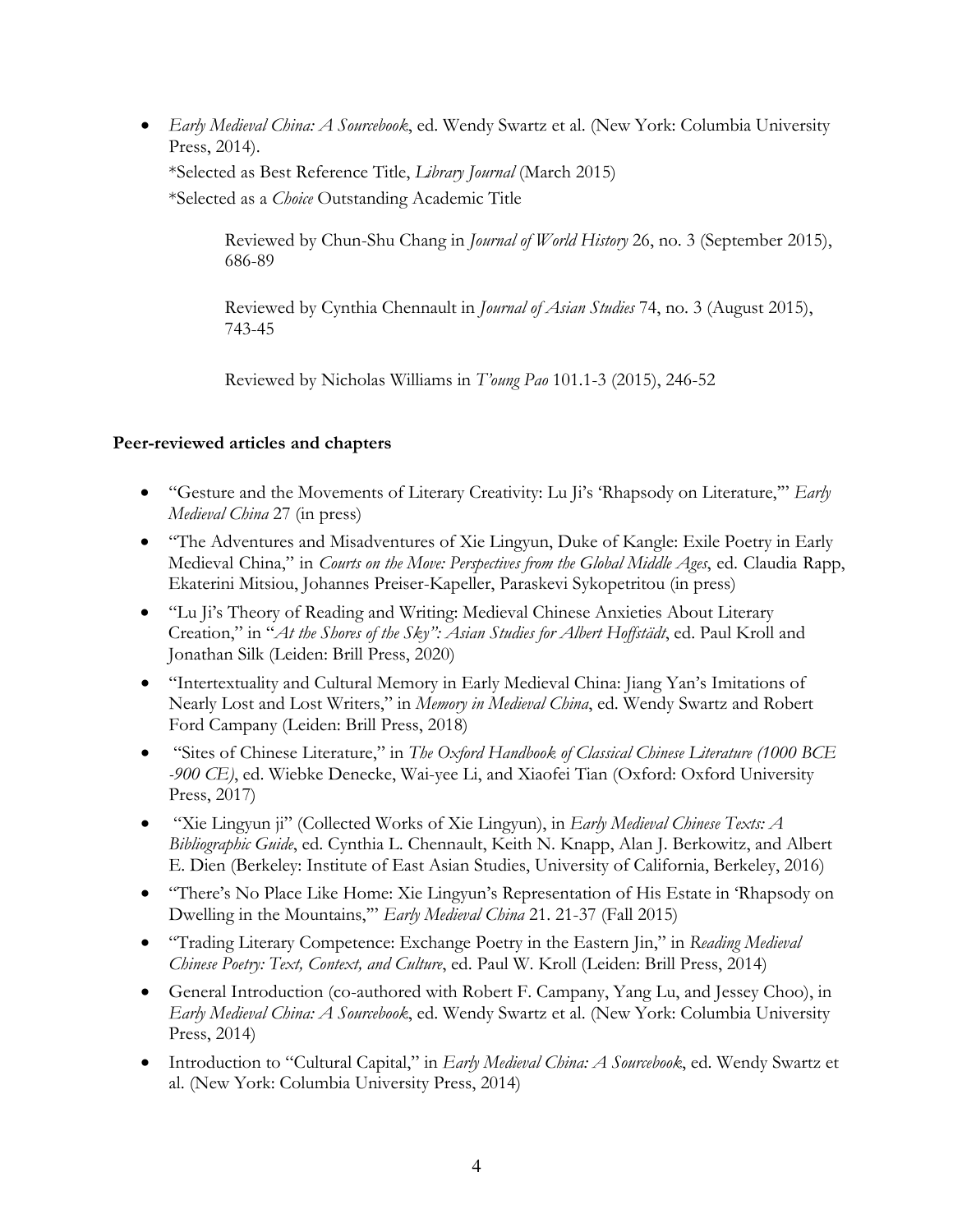- Introduction to "Representing Self and Other," in *Early Medieval China: A Sourcebook*, ed. Wendy Swartz et al. (New York: Columbia University Press, 2014)
- "Self-narration: Tao Yuanming's 'Biography of Master of Five Willows,'" in *Early Medieval China: A Sourcebook*, ed. Wendy Swartz et al. (New York: Columbia University Press, 2014)
- "Classifying the Literary Tradition: Zhi Yu's 'Discourse on Literary Composition Divided by Genre,'" in *Early Medieval China: A Sourcebook*, ed. Wendy Swartz et al. (New York: Columbia University Press, 2014)
- "Revisiting the Scene of the Party: A Study of the Lanting Collection," *Journal of the American Oriental Society* 132.2 (April-June 2012)
- 風景閱讀與書寫:謝靈運的《易經》運用 ("Reading and Inscribing the Landscape: Xie

Lingyun's Use of the *Classic of Changes*"), in《體現⾃然:意象書寫與⽂化實踐》(*Nature Manifested: The Cultural Practice of Writing Images*), ed. Liu Yuan-ju (Taipei: Institute of Chinese Literature and Philosophy, Academia Sinica, 2012)

• "Naturalness in Xie Lingyun's Poetic Works," *Harvard Journal of Asiatic Studies* 70.2 (December 2010)

> Reprinted in *Classical and Medieval Literature Criticism: Criticism of the Works of World Authors from Classical Antiquity through the Fourteenth Century, from the First Appraisals to Current Evaluations*, ed. Lawrence J. Trudeau (Gale, Cengage Learning, 2017)

- "Pentasyllabic *Shi* Poetry: Landscape and Farmstead Poems," in *How to Read Chinese Poetry: A Guided Anthology*, ed. Zong-qi Cai (New York: Columbia University Press, 2007)
- "Rewriting a Recluse: The Early Biographers' Construction of Tao Yuanming," *CLEAR* (*Chinese Literature: Essays, Articles, Reviews*) 26 (2004)

Translated into Chinese as "重塑隐士: 早期传记作家对陶渊明的建构" ("Remodeling a Recluse: The Early Biographers' Construction of Tao Yuanming"), in 中⽂学术前沿 (*Chinese Frontier of Language and Literature*), vol. 10 (Hangzhou: Zhejiang daxue chubanshe, 2015)

#### **Book reviews**

• Mark Laurent Asselin, *A Significant Season: Cai Yong (Ca. 133-192) and His Contemporaries*. *CLEAR* (*Chinese Literature: Essays, Articles, Reviews*) 34 (2012)

### **WORK IN PROGRESS**

• *Critical Readers: Literary Thought in Early Medieval China* (book-length study)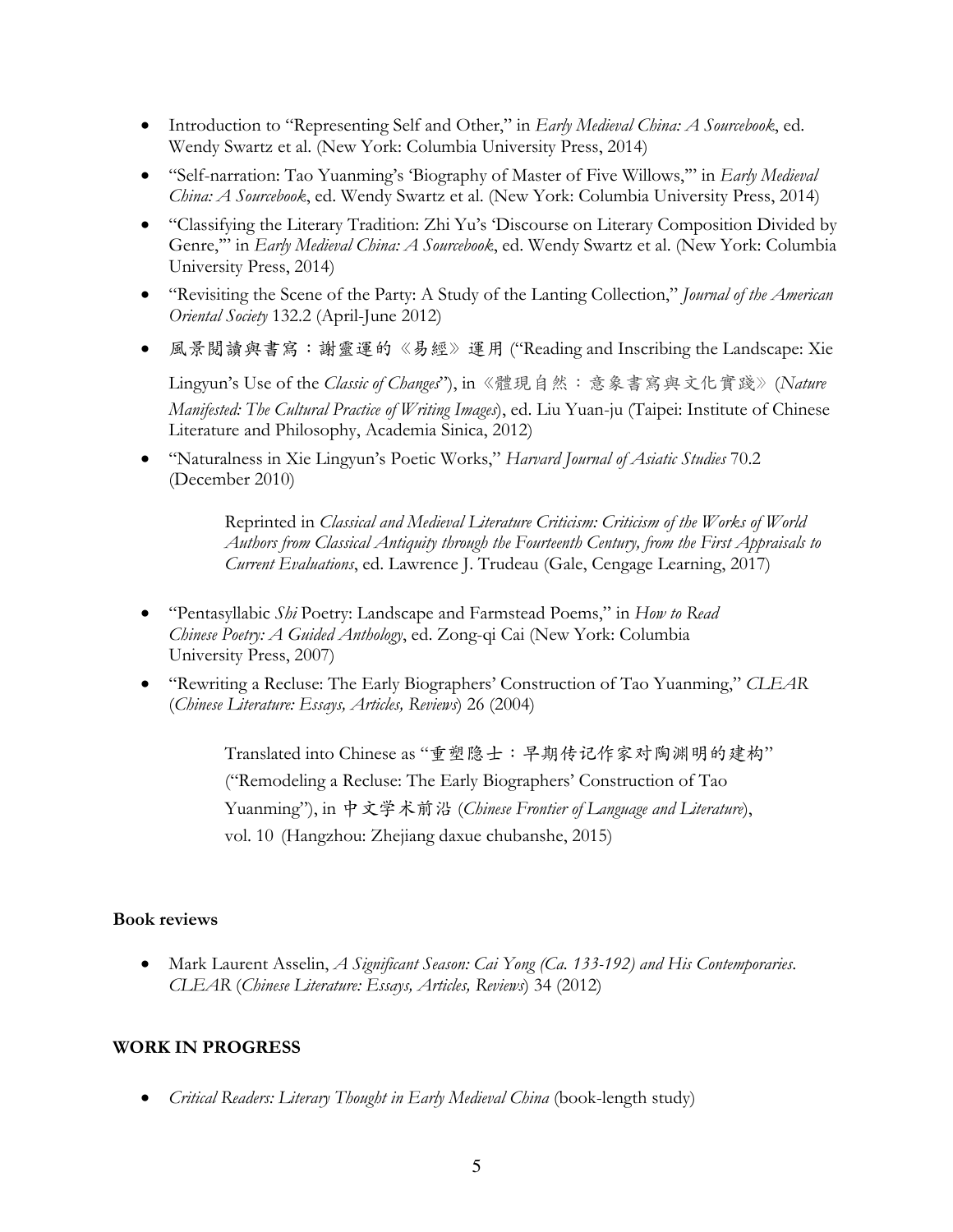### **KEYNOTE ADDRESSES, LECTURES AND COLLOQUIA** (\*indicates invited engagements)

- \*"Imitation and Creation in Early Medieval China: Lu Ji's Literary Theory and Practice." Invited lecturer for the annual Hsiang Lecture on Chinese Poetry, McGill University, May 6, 2021 (on Zoom)
- \*"Literary Creativity, Imitation and the Gesture in Medieval China." Invited lecturer at Arizona State University, January 23, 2020
- \* "Medieval Chinese Theories of Literary Creativity." Invited lecturer at the University of Michigan, December 17, 2019
- \*"From Court to Utopia: A Gentleman's Return to His Farm." Invited speaker at the International Conference on Comparative Court Cultures, Avignon, France, September 20, 2019
- \*"Lu Ji's (261-303) Exposition on Literary Creativity." Invited lecturer at Arizona State University, April 25, 2019
- \*"Chinese Theories of Literary Creativity." Invited lecturer at the Institute for Advanced Study, Princeton, April 8, 2019
- \*"Lu Ji's Theory of Literary Creativity" 陸機關於⽂學創造的理論. Invited speaker at the Workshop on Chinese Studies, National Taiwan University, Taipei, March 26, 2019
- \*"Poetic Uses of the *Zhuangzi* in Early Medieval China." Invited speaker at the Conference on Global Reception of the Classic *Zhuangzi*: Han to Tang, University of California, Berkeley, March 8-9, 2019
- \*"Theory of Literary Creativity in Early Medieval China." Invited lecturer at Ohio State University, Columbus, March 1, 2019
- \* "Medieval Chinese Literary Thought: Lu Ji's Theory of Writing and Anxiety About Creation." Invited lecturer at the University of Washington, Seattle, November 28, 2018
- \* "Rivaling the Imperial Park: Xie Lingyun's Catalogue of Animals on His Ancestral Estate." Invited speaker at the International Conference on Comparative Court Cultures, Sonoma, California, July 23-26, 2018
- \* "Critical Readers: Literary Thought in Early Medieval China." Invited speaker at the Conference on Chinese Literature, University of Colorado, Boulder, April 21-22, 2018
- \*"Behind Literary Creation: Lu Ji's Ideas and Fears about Writing." Invited lecturer at Yale University, April 3, 2018
- \* "How to be a Good Reader and Writer in Early Medieval China." Invited lecturer at the University of Victoria, British Columbia, Canada, February 5, 2018
- \* "The Critical Mandate: Early Medieval China's Theories of Literature." Keynote Address as the Lansdowne Speaker for 2017-2018 at the 31<sup>st</sup> Annual Meeting of the Victoria Medieval Conference, University of Victoria, British Columbia, Canada, February 3, 2018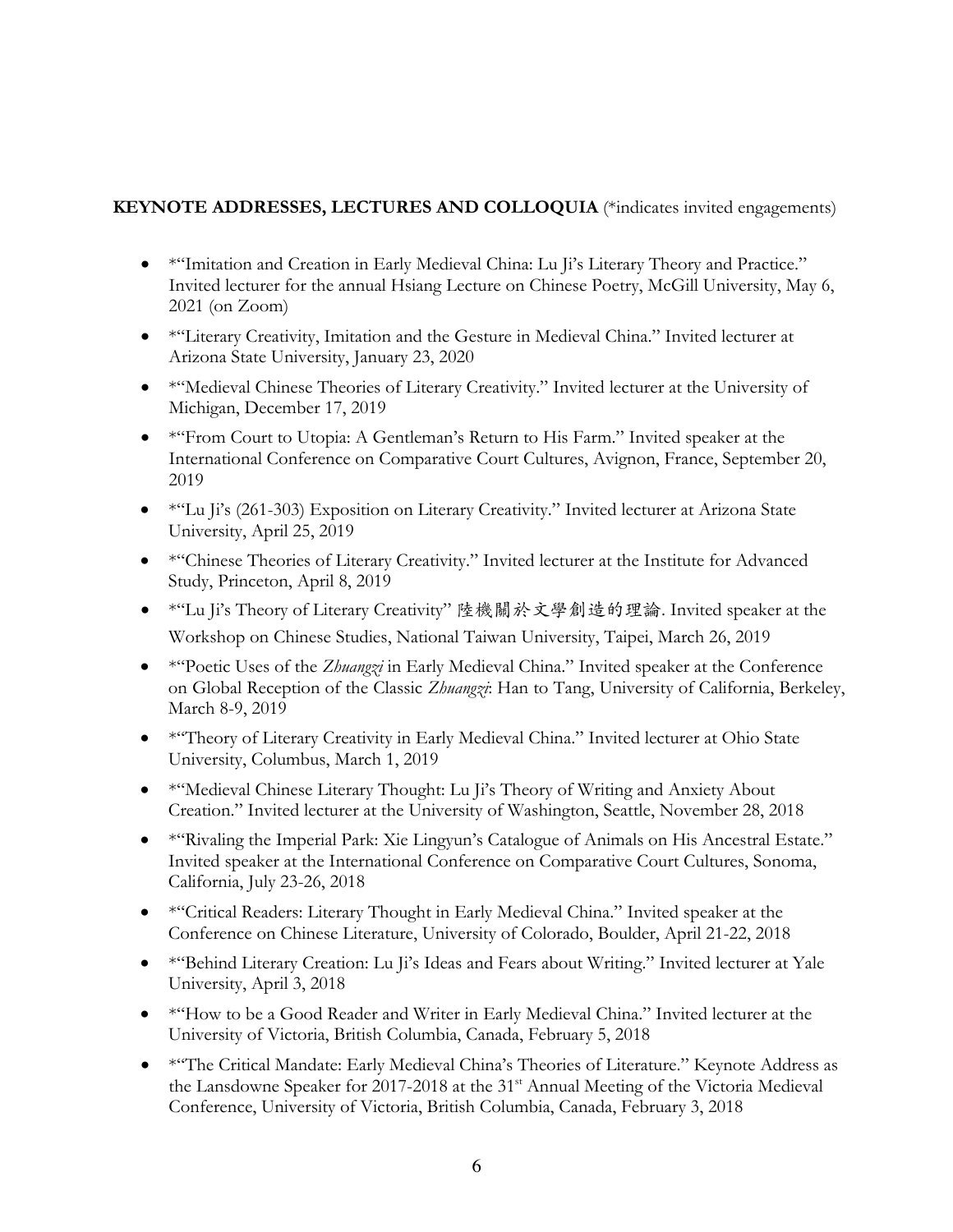- \*"Poetic Intertextuality in Early Medieval China" 中國中古早期詩歌中的互文性. Invited speaker at the International Conference on Medieval Chinese Literature, Huanan Normal University, Guangzhou, China, November 18-19, 2017
- "The Restless Tourist: Xie Lingyun (385-433) and His Exile Poetry." Paper presented at the Western Branch Meeting of the American Oriental Society, Arizona State University, Tempe, October 19-21, 2017
- \* "Exile Poetry in Early Medieval China: The Adventures and Misadventures of Xie Lingyun (385-433)." Invited speaker at the Conference on Courts on the Move: Perspectives from the Global Middle Ages (part of the Wittgenstein-Prize Project, "Mobility, Microstructures and Personal Agency" of the FWF (Austrian National Research Foundation)), Vienna, Austria, June 26-28, 2017
- \*"Reading, Writing, and Intertextuality in Early Medieval China" 中國中古早期的閱讀、

寫作和互⽂. Invited speaker at the Workshop on Expression and Representation, National Taiwan University, Taipei, Taiwan, April 12, 2017

- \*"Writing Troubles: Lu Ji's Ideas and Anxieties about Literary Creation." Invited lecturer at Arizona State University, March 28, 2017
- \*"Intertextuality and Cultural Memory in Early Medieval China: What We Can Learn from Imitations of Lost and Nearly Lost Writers." Invited lecturer in the Comparative Literature Luncheon Series, Penn State University, March 20, 2017
- \* <sup>\*</sup>A Nourishing Past: Literary Taste and Writing Habits in Early Medieval China." Keynote Address at the 29th Annual Symposium of the Medieval Studies Institute of Indiana University, Bloomington, March 3, 2017
- \*"What did Reading and Writing Well Mean in Early Medieval China?" Invited lecturer at Reed College, Portland, Oregon, October 24, 2016
- "Jiang Yan's Imitations of Lost and Nearly Lost Poets." Paper presented at the Western Branch Meeting of the American Oriental Society, Portland, Oregon, October 20-22, 2016
- \* \*\*\*The Restless Exile: Xie Lingyun (385-433) and the Blossoming of Chinese Landscape Poetry." Invited speaker at the International Conference on Comparative Court Cultures, Big Sky, Montana, August 2-3, 2016
- "Intertextuality and Cultural Memory in Early Medieval China: Jiang Yan's Imitations of Nearly Lost Poets." Paper presented at the 11<sup>th</sup> Annual Chinese Medieval Studies Workshop, Rutgers University, April 29, 2016
- "Intertextuality and Cultural Memory in Early Medieval China." Paper presented at the Annual Meeting of the Association for Asian Studies, Seattle, March 31, 2016
- \*"Becoming a Poet in Early Medieval China: The Possibilities of Intertextuality." Invited lecturer for the China Humanities Seminar at Harvard University, December 14, 2015
- \* "Cultural Memory and Intertextuality." Invited speaker at the Workshop on "Memory and Texts in Premodern East Asia: Concepts, Theories, and Methods," Ohio State University, October 1-3, 2015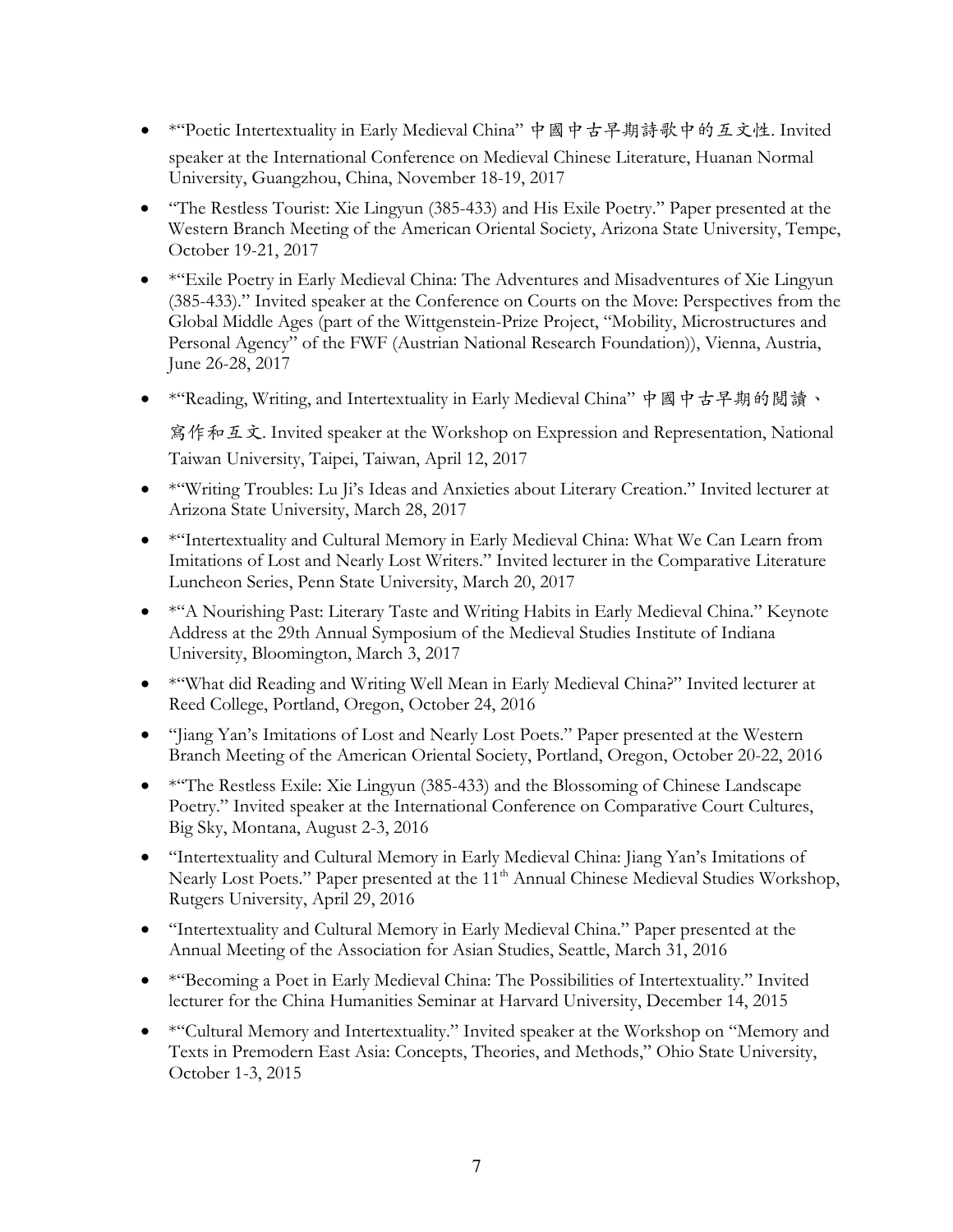- \* Kevisions of Tao Yuanming's Utopia." Invited speaker at the Symposium on "Utopian Visions: Tao Qian and the Peach Blossom Spring," Huntington Library, San Marino, California, September 26, 2015
- \* "Intertextual Modes of Reading and Writing in Early Medieval China." Invited lecturer at National Tsing-Hua University, Hsin-chu, Taiwan, May 27, 2015
- \*"To Read and Write in Early Medieval China: Sun Chuo's Poetic Repertoire." Invited lecturer at the National University of Singapore, April 21, 2015
- \*"Textual Quotation and Cultural Memory in Early Medieval China." Invited speaker at the Conference on "To Remember, Re-member, Disremember: Instrumentality of Traditional Chinese Texts," Arizona State University, April 10-11, 2015
- \*"Sites of Chinese Literature." Invited speaker at the *Oxford Handbook of Classical Chinese Literature (1000 BCE-900 CE)* Workshop, Harvard University, December 4-5, 2014
- \* "Reading and Writing Practices in Early Medieval China." Invited lecturer at the Institute for Advanced Study, Princeton, New Jersey, November 17, 2014
- \* "A Poet's Repertoire: Reading and Writing in Early Medieval China." Invited lecturer at Princeton University, October 16, 2014
- \* "The Intertextual Brush: Philosophy in Early Medieval Chinese Poetry." Invited lecturer at the University of Michigan, October 7, 2014
- \* "A Poet's Repertoire in Early Medieval China." Invited lecturer at the University of Calgary, Canada, Numata Lectures in Buddhist Studies, September 18, 2014
- "How Xi Kang Quarreled with His Elder Brother: His Nineteen Farewell Poems as a Poetic Bricolage of Encoded Meanings." Paper presented at the Tenth Annual Chinese Medieval Studies Workshop, Rutgers University, May 3, 2014
- \* "The Intertextual Brush: Reading and Writing Practices in Early Medieval China." Invited lecturer at Arizona State University, April 18, 2014
- \* "Reading and Writing Practices in Early Medieval China." Invited lecturer at Emory University, Distinguished Speaker Series, October 17, 2013
- "Reading Philosophy and Writing Poetry in Early Medieval China." Paper presented at the Western Branch Meeting of the American Oriental Society, Victoria, Canada, October 3-5, 2013
- \*"A Poetics of Bricolage: Intertextuality in Xi Kang's Writings." Invited lecturer at the University of Washington, Seattle, October 2, 2013
- \*"Reading Philosophy and Writing Poetry in Early Medieval China." Invited lecturer at Vanderbilt University, September 20, 2013
- \* <sup>\*</sup>Trading Literary Competence: Exchange Poetry in the Eastern Jin." Invited speaker at the New Perspectives on Medieval Chinese Poetry Conference, University of Colorado, Boulder, February 21-22, 2013
- \* "There's No Place Like Home: Poetic Representations of Domestic Space in the Six Dynasties." Invited speaker at the Conference on Poetry and Place: The Rise of the South, Princeton University, October 26-27, 2012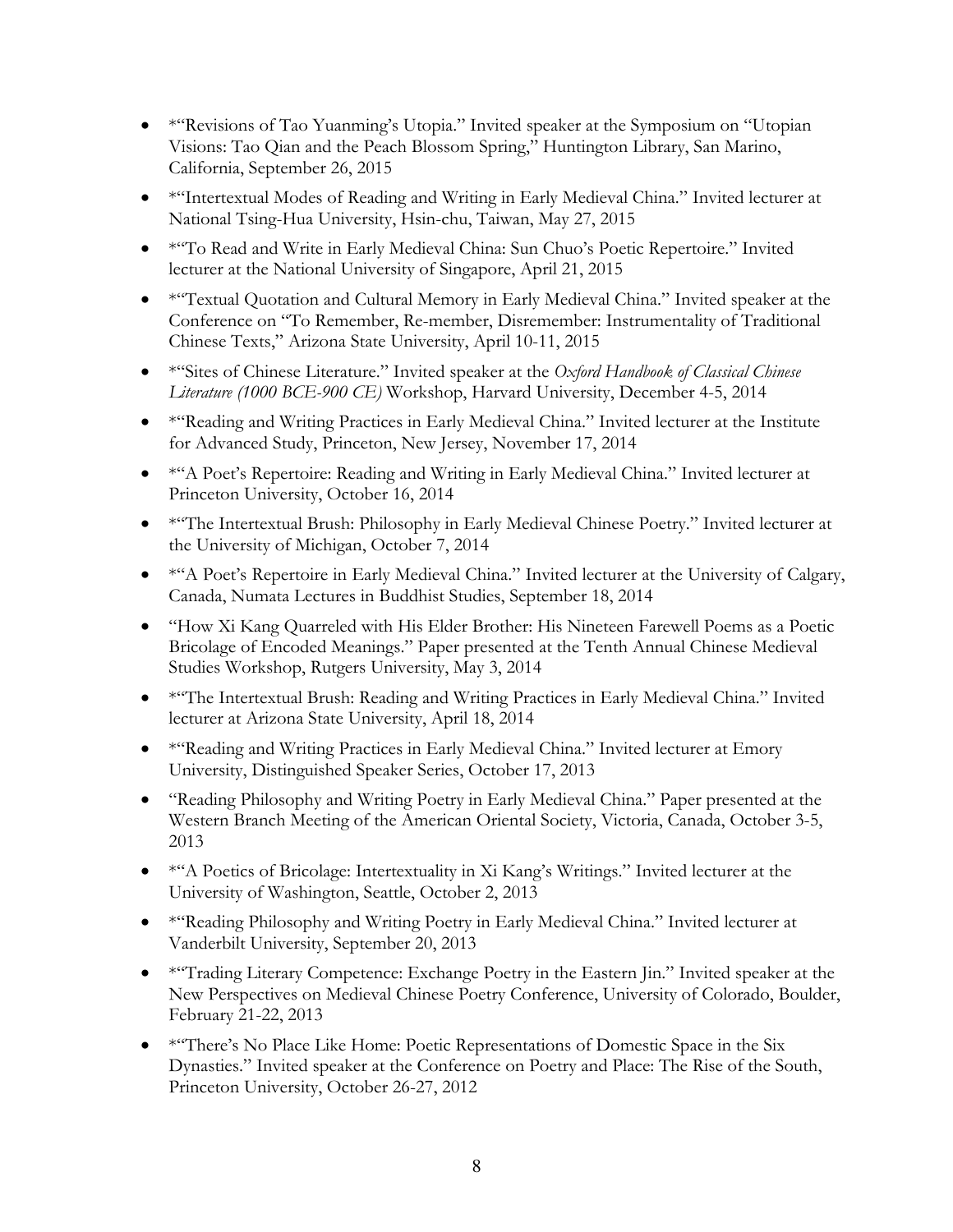- \*"Reading, Writing, and Intertextuality in Early Medieval China: The Case of Sun Chuo." Invited lecturer at Yale University, September 17, 2012
- "Writing Practices in Early Medieval China: A Reading of Sun Chuo." Paper presented at the Eighth Annual Chinese Medieval Studies Workshop at Rutgers University, May 5, 2012
- \*"Revisiting Lanting (or the Orchid Pavilion): A Look at Group Poetry Composition in 353." Invited lecturer at the Taiwan Academy, New York, March 7, 2012
- \* "One Great Party: Group Poetry Writing at Lanting." Invited lecturer at Tel Aviv University, Israel, May 31, 2011
- "Intertextual Practices: Reading and Writing in Early Medieval China." Paper presented at the Annual Meeting of the Association for Asian Studies, Honolulu, March 31, 2011
- \*"Shifting Paradigms of Historical Reception: The Exemplary Case of Tao Yuanming." Invited lecturer at National Taiwan University, Taipei, Taiwan, May 24, 2010
- \*"Literary Naturalness as a Changing Concept" 作為一個變動概念的「自然」:以陶淵

明及謝靈運為例. Invited lecturer at National Taiwan University, Taipei, Taiwan, May 26, 2010

- \*"Naturalness in Xie Lingyun's Poetic Works." Invited lecturer at Ohio State University, Columbus, April 3, 2010
- "Celebration, Death, and Nature in the Lanting Poems." Paper presented at the Annual Meeting of the Association for Asian Studies, Philadelphia, March 26, 2010
- \*"Writing Naturally: Xie Lingyun's Landscape Works." Invited lecturer at Princeton University, April 20, 2009
- \*"Naturalness in Xie Lingyun's Poetic Works." Invited lecturer at the University of Washington, Seattle, May 8, 2008
- \*"Poetry and Philosophy: The *Zhuangzi* as Intertext in Xie Lingyun's Poetry." Invited speaker at the Symposium on Poetics, Arizona State University, February 29, 2008
- \*"Reading Wang Wei's 'Wang River Collection' Again: The Use of the Character *Fu*." Invited speaker at the Conference on The Rhetoric of Hiddenness in Traditional Chinese Culture, University of California, Berkeley, September 28-29, 2007
- \*"Reading and Inscribing the Landscape: Xie Lingyun's Use of the *Yijing*." Invited speaker at the Workshop on "Kinetic Vision in the Six Dynasties," Harvard University, May 26, 2007
- "Tao Yuanming's Citations of the *Zhuangzi* in Context." Paper presented at the Annual Meeting of the Association for Asian Studies, Boston, March 23, 2007
- \*"Xie Lingyun's Landscape Poetry." Invited speaker at a Scholars' Workshop on Poetry, Rutgers University, April 28, 2006
- "New Approaches in Tao Yuanming Studies in the Ming and Qing." Paper presented at the Third Annual Chinese Medieval Studies Workshop at Columbia University, December 10, 2005
- \*"Tao Yuanming's Uses of Leisure." Invited speaker at the Eastern Jin Workshop, Harvard University, May 7, 2005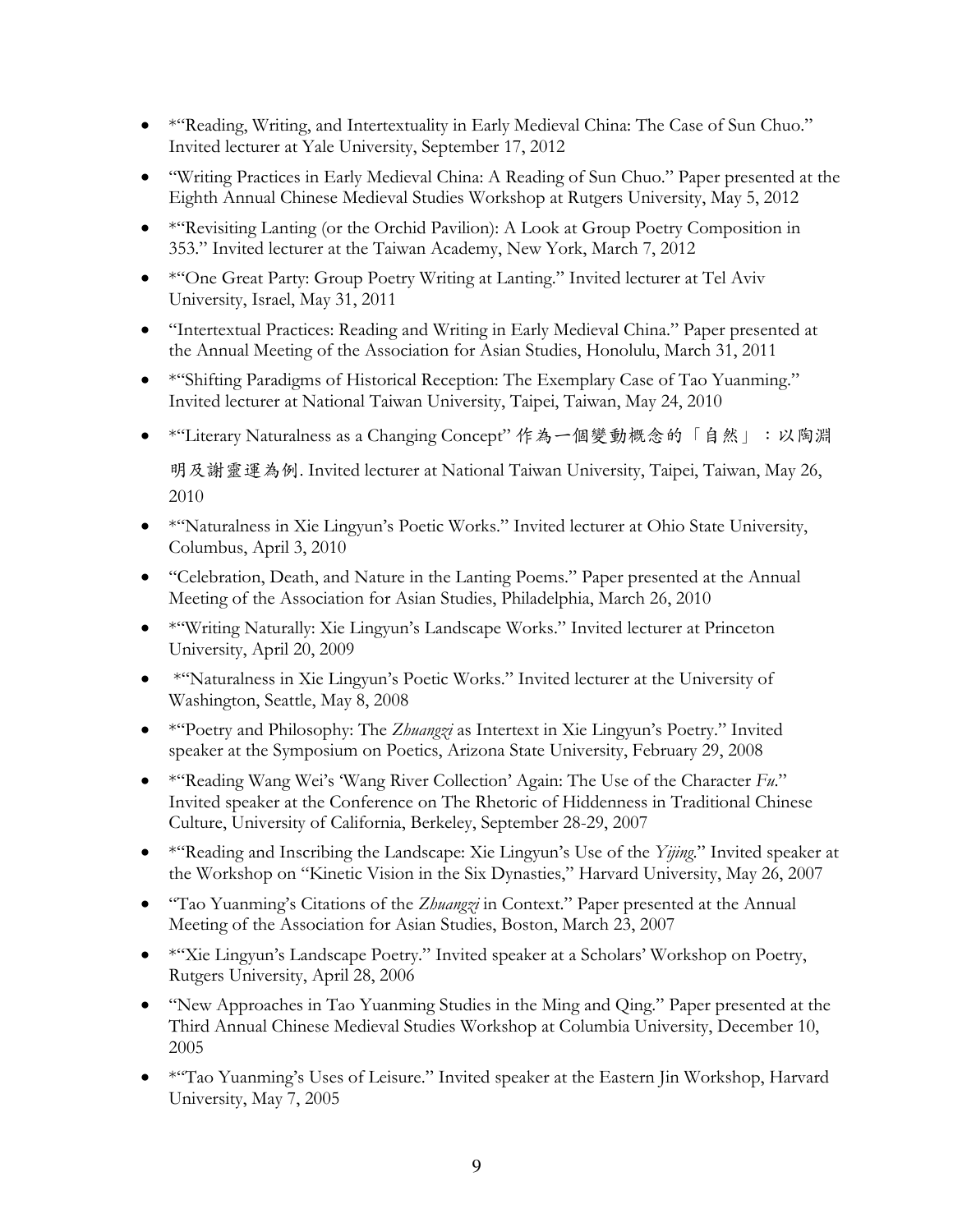- "Tao Yuanming's Autobiographical Project." Paper presented at the Second Annual Chinese Medieval Studies Workshop at Columbia University, December 11, 2004
- \*"Farmstead and Landscape Poetry." Invited speaker at a conference on *How to Read Chinese Poetry: Interpretative Methods, Critical Approaches and Teaching Strategies*, University of Illinois, Urbana-Champaign, November 11-12, 2004
- "The Changing Nature of Literary Naturalness: Tao Yuanming as a 'Natural' Writer." Paper presented at the Annual Meeting of the Association for Asian Studies, San Diego, March 7, 2004
- "Changing Conceptions of Naturalness in the Reception of Tao Yuanming and Xie Lingyun." Paper presented at the Chinese Medieval Studies Workshop at Columbia University, December 13, 2003
- "The Allure of the Recluse: Wang Wei's Ambivalent Responses to Tao Yuanming." Paper presented at the New England Regional Meeting of the Association for Asian Studies, Cambridge, Massachusetts, October 25, 2003
- "Tao Yuanming's Early Reception: A Comparative Reading of His Biographies." Paper presented at the Annual Meeting of the Association for Asian Studies, Washington D.C., April 7, 2002
- "The Transformation of Tao Yuanming's Reputation from Six Dynasties to Song Dynasty." Paper presented at the 1999 Western Conference of the Association for Asian Studies, Boise, Idaho, September 17, 1999
- "From *Yijing* Allusions to Poetic Practice: A Reading of Xie Lingyun." Paper presented at the UCLA China Workshop Lecture Series, May 6, 1999

# **EVENTS ORGANIZED**

- Founder and Organizer of the Chinese Medieval Studies Workshop (meeting annually since 2003; sponsored by the Chiang Ching-kuo Foundation Inter-University Center for Sinology)
- Founder and Director of the China Research Project at Rutgers University (which includes the China Lecture Series and China Humanities Seminar) to promote the study of China, 2012-present
- Co-organizer of "Echoes of the Lanting," an American Council of Learned Societies/Luce Foundation Collaborative Reading Workshop, Cornell University, Ithaca, NY, June 19-21, 2018
- International Scholarly Exchange between Rutgers University and National Tsing-hua University, 2015-2018
- International Scholarly Exchange between Rutgers University and National Taiwan University, 2015-2018
- International Workshop on Chinese Studies: Representation and Narration, Rutgers University, April 24, 2018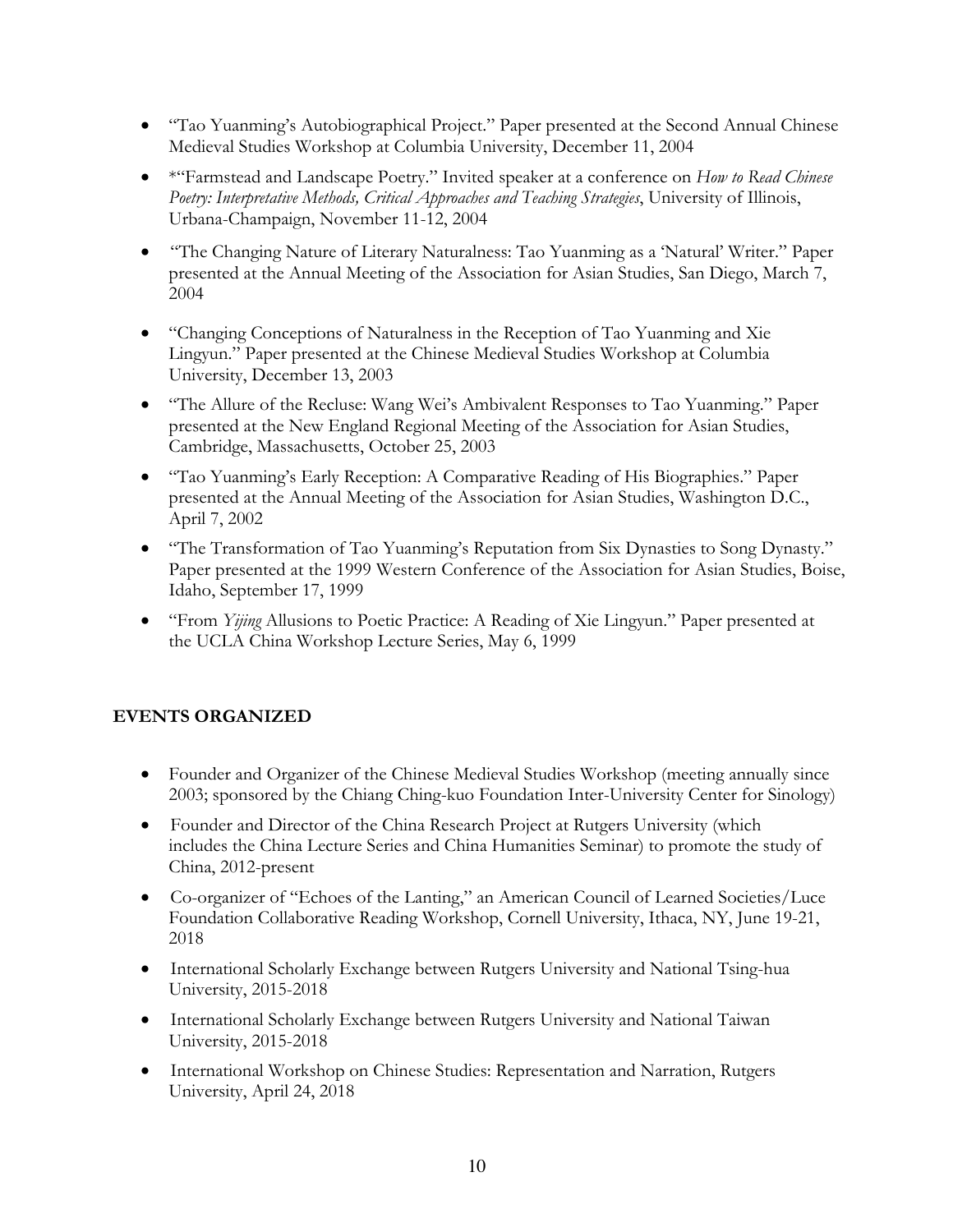- Workshop on Memory in Chinese Studies, Rutgers University, May 5, 2016
- Cultural Memory in Medieval Chinese Literature, Panel at the Annual Meeting of the Association for Asian Studies, Seattle, March 2016
- Workshop on Chinese Studies: A Dialogue Across Disciplines and Periods in Chinese Studies, Rutgers University, April 4, 2014
- Founder of the Premodern China Project at Columbia University (which includes lecture events, seminar series, academic exchanges with other institutions, to promote the study of premodern Chinese humanities)
- International Scholarly Exchange between Columbia University and National Taiwan University, May 2010
- The Social Art of Poetry in Medieval China, Panel No. 130, at the Annual Meeting of the Association for Asian Studies, Philadelphia, March 2010
- Founder and Organizer of the Pre-modern China Lecture Series at Columbia University, 2006-2010
- International Conference on Early Medieval Chinese Studies, Columbia University, November 9-10, 2007
- Citation, Allusion, and Intertextuality in Medieval Chinese Literature, Panel No. 38, at the Annual Meeting of the Association for Asian Studies, Boston, March 2007
- The Culture of Leisure in Medieval China, Panel No. 35, at the Annual Meeting of the Association for Asian Studies, Chicago, March 2005
- New Directions in Tao Yuanming Studies, Panel No. 197, at the Annual Meeting of the Association for Asian Studies, San Diego, CA, March 2004

# **SERVICE to UNIVERSITIES and the PROFESSION**

### **Rutgers University**

- Founding Director, Graduate Studies for Asian Languages and Cultures, 2013-present
- Founding Director, The China Research Project at Rutgers University, 2012-present
- Member, Humanities Area Committee of the Graduate School, 2013-2014
- Chair, Curriculum and Assessment Committee, 2011-present
- Chair, Search Committee for Classical Chinese Studies, 2012

### **Columbia University**

- Course Schedule Coordinator, 2007-2010
- Admissions Committee, 2005-2010
- Curriculum Committee, 2006-2010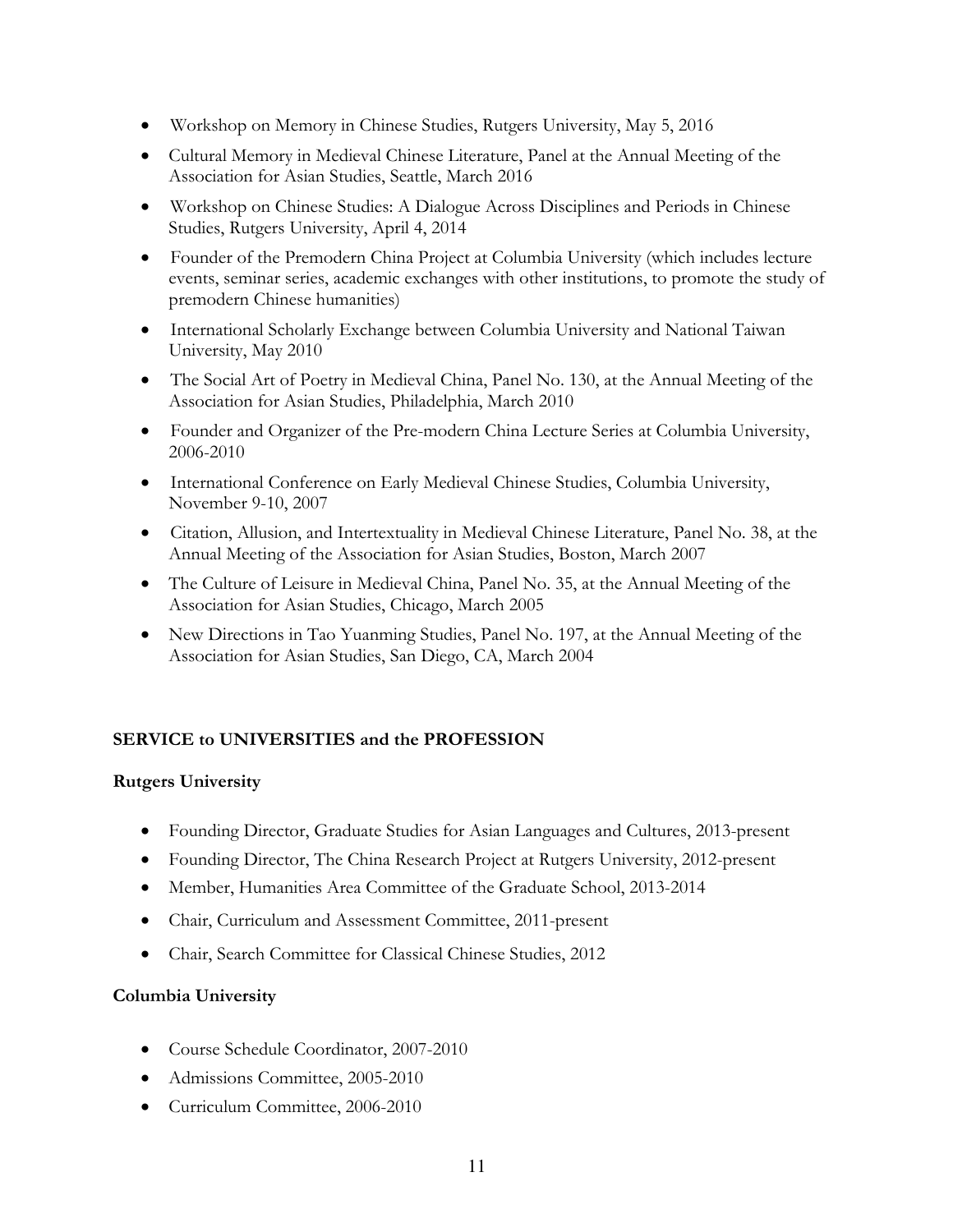- Language Committee, 2004-2010
- Director, Master's Program (Department of East Asian Languages and Cultures), 2004-2006
- Chair, Language Review Committee, 2005, 2006, 2009
- Senior Thesis Workshop Advisor, 2009
- Search Committee for Modern Chinese Literature, 2005
- Search Committee for East Asian Visual and Popular Cultures, 2005, 2007
- Discussant at the Columbia Graduate Student Conference on East Asia, 2003, 2005, 2007, 2008, 2010
- Fulbright Campus Committee, 2003, 2009

#### **Other Professional Service**

- External Reviewer for the Department of Asian Studies at Cornell University, 2021
- External Reviewer for the East Asian Studies Minor at Washington and Lee University, 2017
- Reviewer for *T'oung Pao*, 2014
- Reviewer for the Institute of Chinese Literature and Philosophy, Academia Sinica, in its hire of a new Researcher, 2014
- Reviewer for *CLEAR* (*Chinese Literature: Essays, Articles, Reviews*)
- Reviewer for University of Washington Press, 2013
- Reviewer for Brill Press, 2011, 2014
- Reviewer for the University Grants Committee of the Research Grants Council of the Hong Kong government, 2005-2007

### **COURSES TAUGHT (at Rutgers University)**

### **Graduate Seminars:**

- Nature in Chinese Literature
- Topics in Classical Chinese Poetry and Poetics: Han, Wei and Six Dynasties
- Tang Poetry

#### **Undergraduate Courses**:

- Heroism, a Rutgers School of Arts and Sciences Signature Course
- Chinese Classics and Thought: Confucianism, Daoism, and Buddhism
- Chinese Literature in Translation
- History of Chinese Literature (Beginnings to 1300)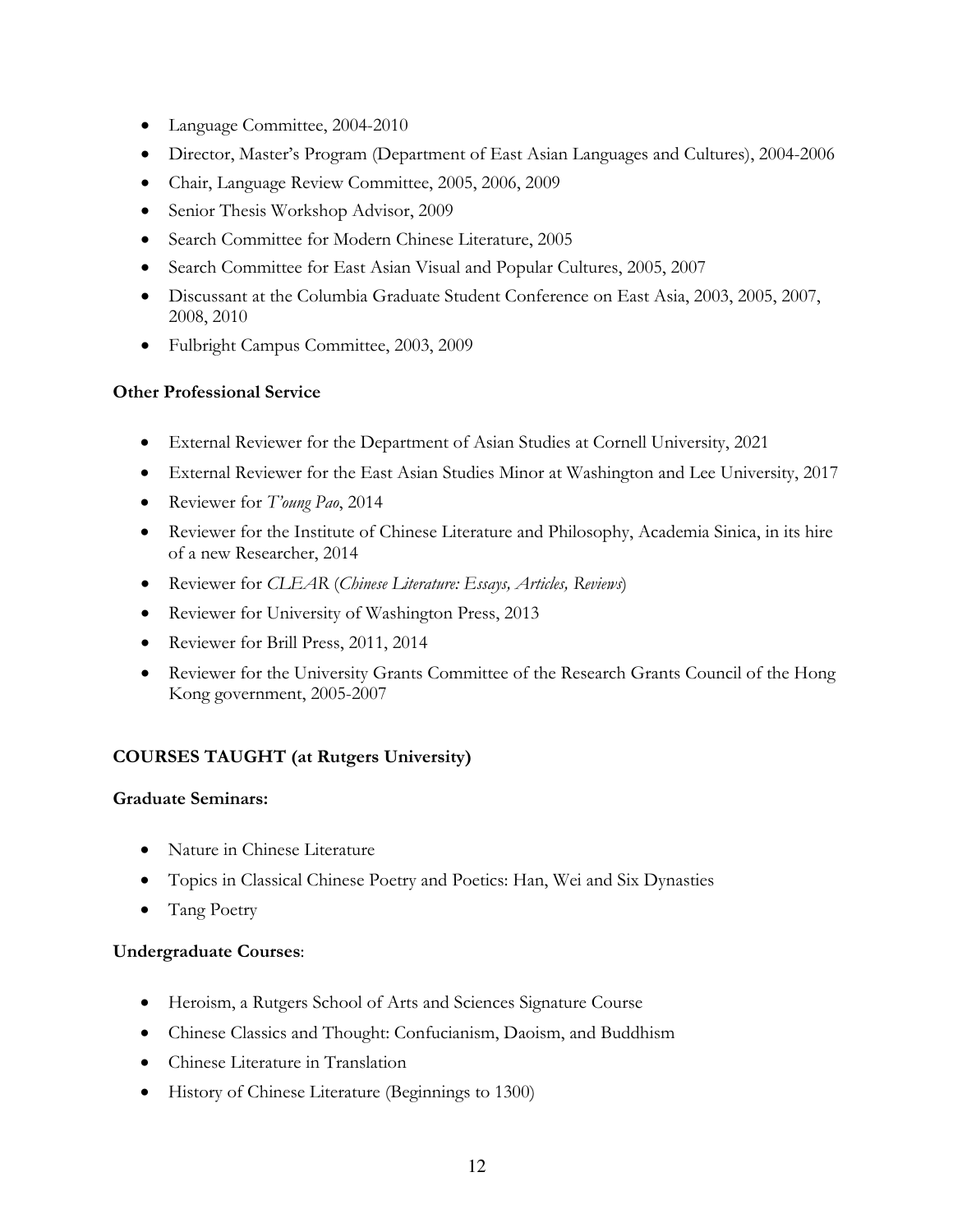• Nature in Chinese Literature

### **COURSES TAUGHT (at Columbia University)**

#### **Graduate Seminars:**

- Han, Wei and Six Dynasties Poetry
- Tang Poetry
- Masters of Tang Poetry
- *Classic of Poetry* (*Shijing*)

### **Undergraduate Courses**:

- Asian Humanities Colloquium on Major Texts: East Asia
- Introduction to East Asian Civilization: China
- Literary and Cultural Theory: East/West
- Readings in Classical Chinese
- History of Chinese Literature (Beginning to 900)
- Introduction to Classical Chinese Poetry

# **PH.D. DISSERTATION and M.A. EXAM COMMITTEES (at Rutgers University)**

### **Primary Adviser for Ph.D. Dissertations**

- Qingfeng Nie (Ph.D., 2020): Ordering the Urban Space in Luoyang (600-1000 CE)
- Yuanqiu Jiang (current): Voice and Gender in *New Songs from the Jade Terrace*

### **Primary Adviser for MA Exams**

- Ying Zheng (2021): The *Classic of Poetry*
- Delan Lin (2020): Medieval literature
- Kexin Tang (2020): Late Medieval poetry
- Austin Hudgins (2020): Late Imperial literature
- Xunrui Huang (2019): Medieval material culture
- Shuyang Zhang (2018): Medieval literature
- Xingyu Chen (2017): Medieval poetry and literary criticism
- Zhenping Shao (2016): Six Dynasties poetry